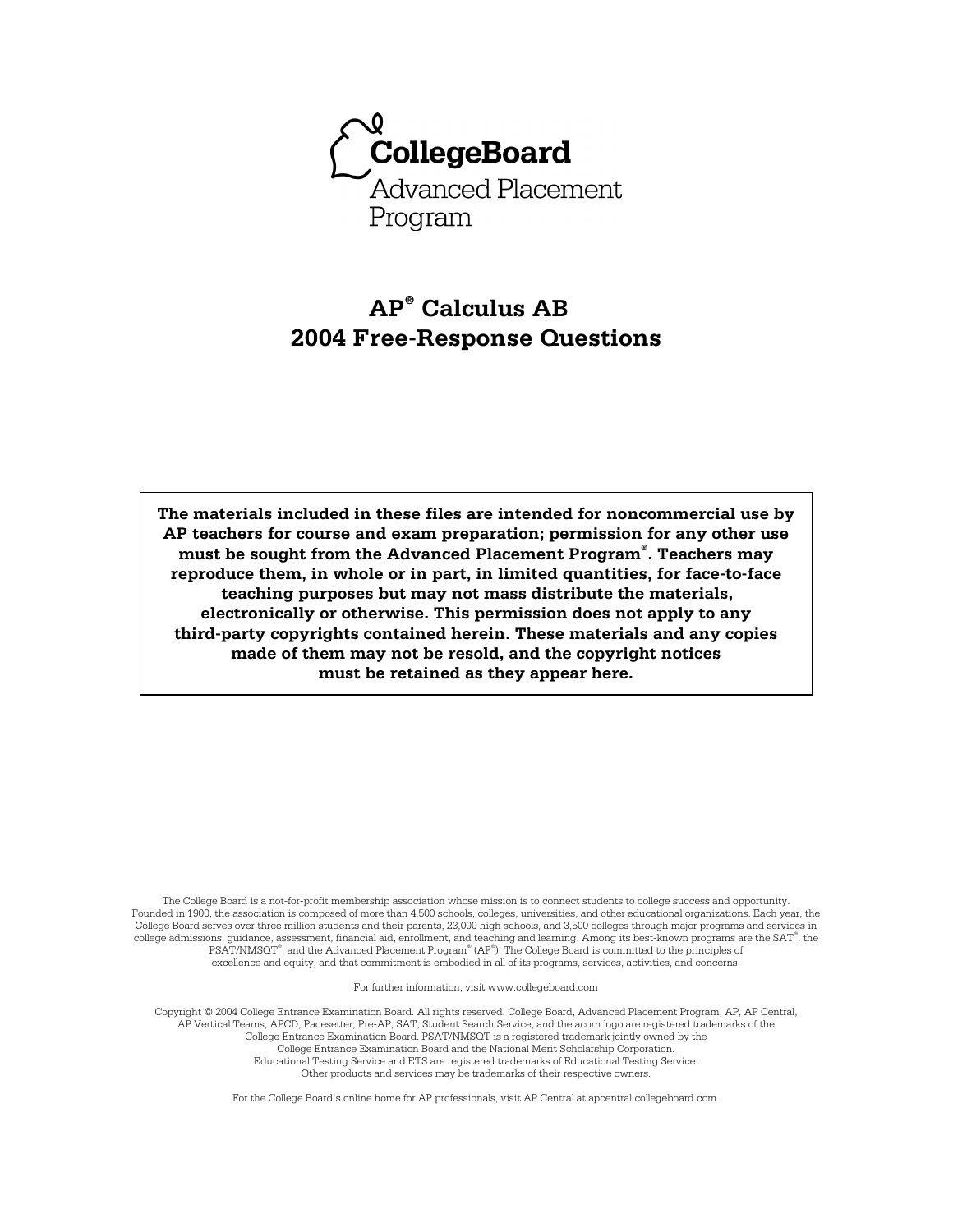### **CALCULUS AB SECTION II, Part A Time—45 minutes Number of problems—3**

#### **A graphing calculator is required for some problems or parts of problems.**

 1. Traffic flow is defined as the rate at which cars pass through an intersection, measured in cars per minute. The traffic flow at a particular intersection is modeled by the function  $F$  defined by

$$
F(t) = 82 + 4\sin\left(\frac{t}{2}\right) \text{ for } 0 \le t \le 30,
$$
  
minute and t is measured in minutes

where  $F(t)$  is measured in cars per minute and  $t$  is measured in minutes.

- (a) To the nearest whole number, how many cars pass through the intersection over the 30-minute period?
- (b) Is the traffic flow increasing or decreasing at  $t = 7$ ? Give a reason for your answer.<br>(c) What is the system value of the traffic flow over the time interval 10  $\le t \le 15.2$  Indi-
- (c) What is the average value of the traffic flow over the time interval  $10 \le t \le 15$ ? Indicate units of measure.
- (d) What is the average rate of change of the traffic flow over the time interval  $10 \le t \le 15$ ? Indicate units of measure.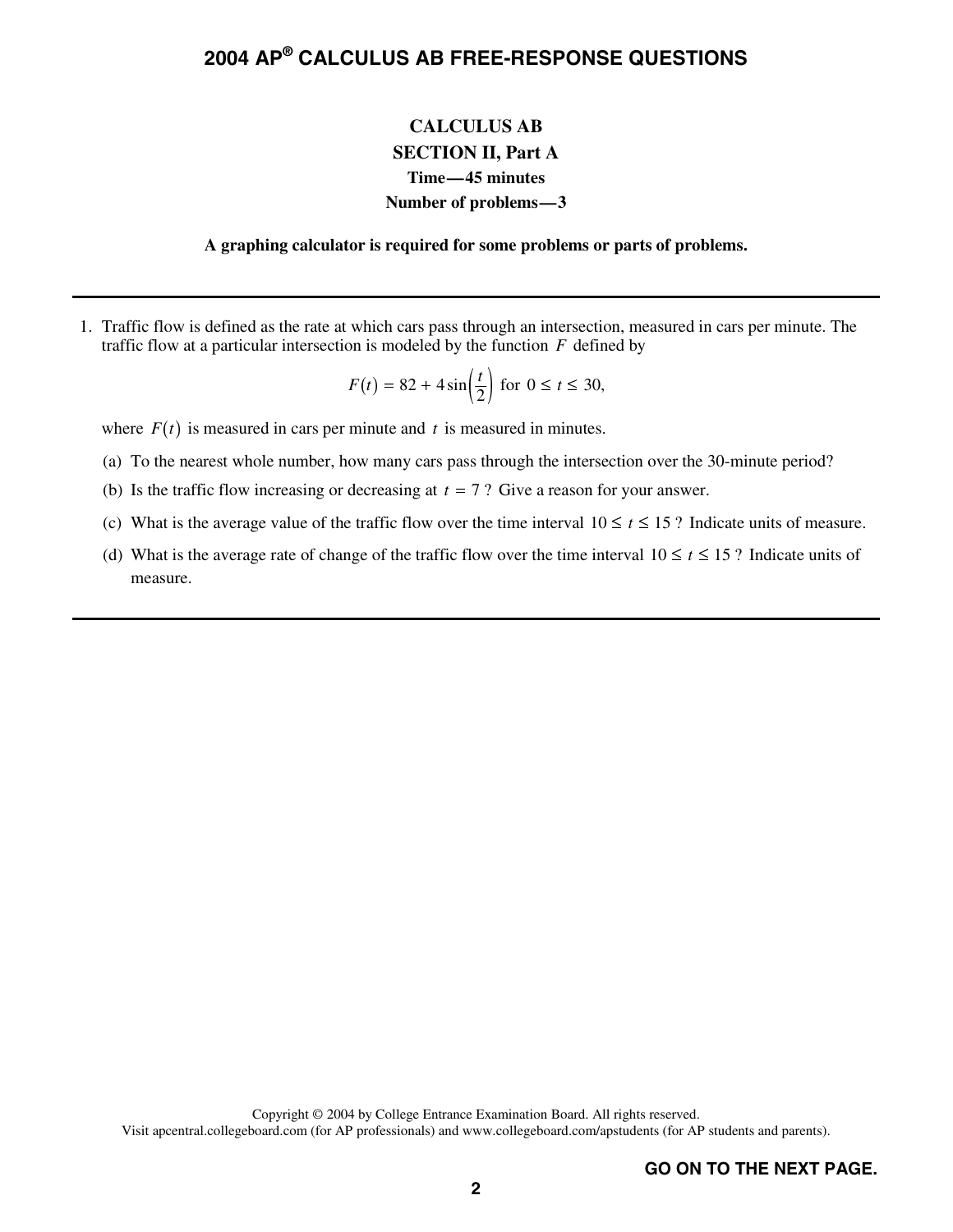

- 2. Let *f* and *g* be the functions given by  $f(x) = 2x(1-x)$  and  $g(x) = 3(x-1)\sqrt{x}$  for  $0 \le x \le 1$ . The graphs of *f* and *g* are shown in the figure above.
	- (a) Find the area of the shaded region enclosed by the graphs of *f* and *g*.
	- (b) Find the volume of the solid generated when the shaded region enclosed by the graphs of *f* and *g* is revolved about the horizontal line  $y = 2$ .
	- (c) Let h be the function given by  $h(x) = kx(1-x)$  for  $0 \le x \le 1$ . For each  $k > 0$ , the region (not shown) enclosed by the graphs of h and g is the base of a solid with square cross sections perpendicular to the *x*-axis. There is a value of *k* for which the volume of this solid is equal to 15. Write, but do not solve, an equation involving an integral expression that could be used to find the value of *k*.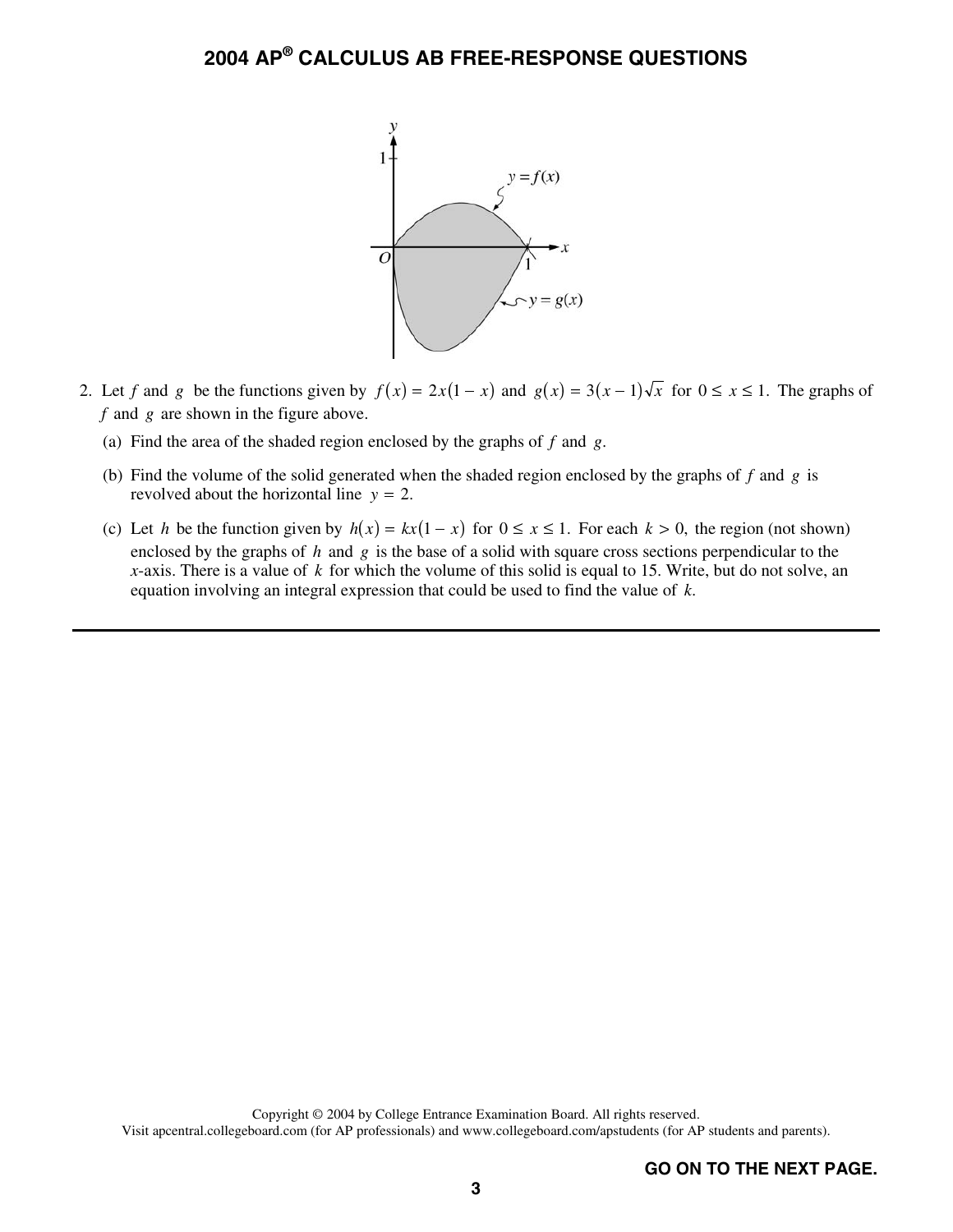- 3. A particle moves along the *y*-axis so that its velocity *v* at time  $t \ge 0$  is given by  $v(t) = 1 \tan^{-1}(e^t)$ . At time  $t = 0$ , the particle is at  $y = -1$ . (Note:  $\tan^{-1} x = \arctan x$ )<br>(a) Find the acceleration of the particle a
	- $t = 0$ , the particle is at  $y = -1$ . (Note:  $\tan^{-1} x = \arctan x$ <br>(a) Find the exceleration of the particle at time  $t = 2$
	- (a) Find the acceleration of the particle at time  $t = 2$ .<br>(b) Is the speed of the particle increasing or decreasing
	- (a) Find the acceleration of the particle at time  $t = 2$ .<br>
	(b) Is the speed of the particle increasing or decreasing at time  $t = 2$ ? Give a reason for your answer.<br>
	(c) Find the time  $t > 0$  at which the particle gaseles i
	- (c) Find the time  $t \geq 0$  at which the particle reaches its highest point. Justify your answer.
	- (d) Find the position of the particle at time  $t = 2$ . Is the particle moving toward the origin or away from the origin at time  $t = 2$ ? Justify your answer. origin at time  $t = 2$  ? Justify your answer.

### **END OF PART A OF SECTION II**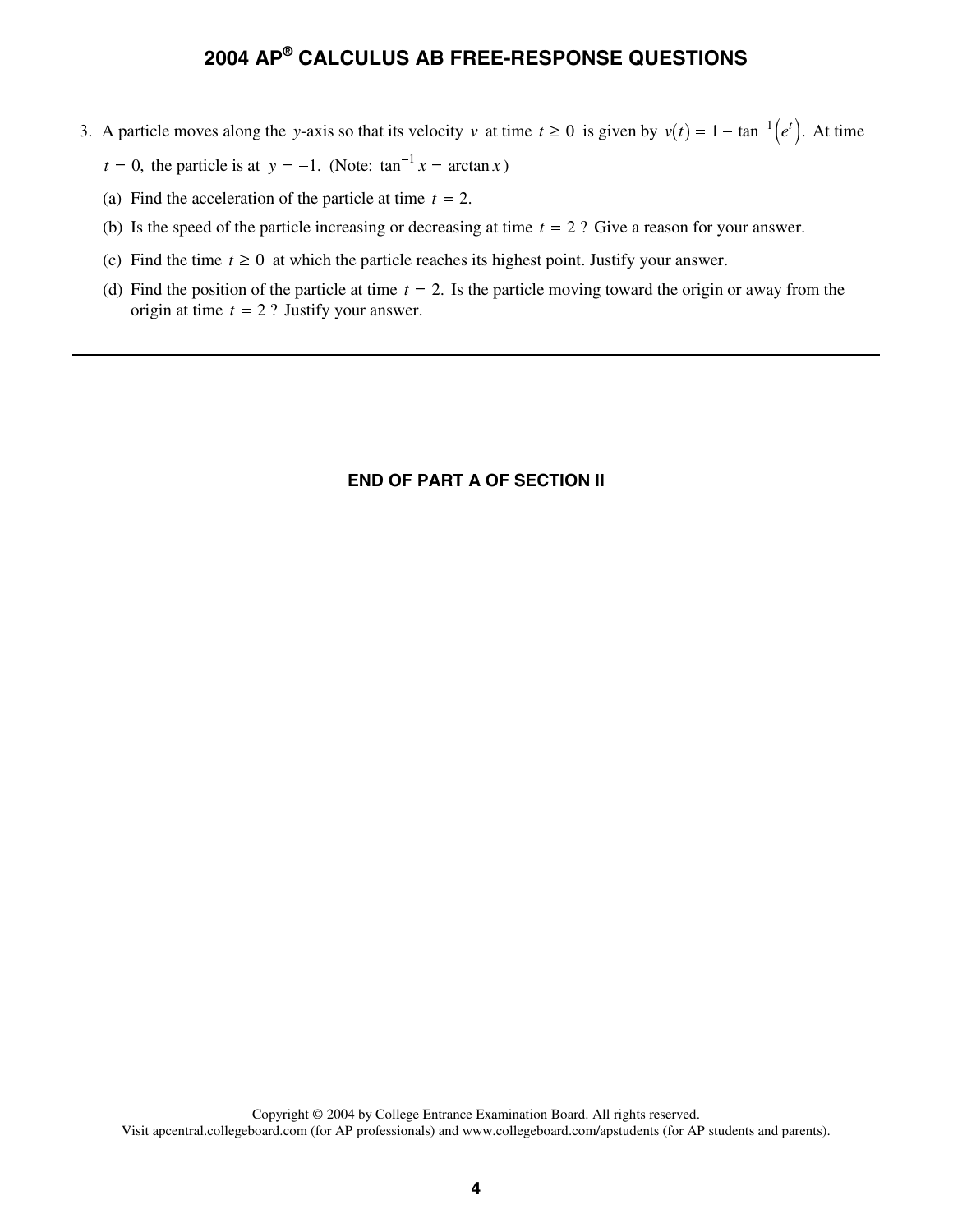### **CALCULUS AB SECTION II, Part B Time—45 minutes Number of problems—3**

#### **No calculator is allowed for these problems.**

- 4. Consider the curve given by  $x^2 + 4y^2 = 7 + 3xy$ .
	- (a) Show that  $\frac{dy}{dx} = \frac{3y 2x}{8y 3x}$ .  $\frac{dy}{dx} = \frac{dy}{8y - 3x}$
	- (b) Show that there is a point *P* with *x*-coordinate 3 at which the line tangent to the curve at *P* is horizontal. Find the *y*-coordinate of *P*.
	- (c) Find the value of 2 2  $\frac{d^2y}{dx^2}$  at the point *P* found in part (b). Does the curve have a local maximum, a local minimum, or neither at the point *P* ? Justify your answer.



- 5. The graph of the function *f* shown above consists of a semicircle and three line segments. Let *g* be the function given by  $g(x) = \int_{-3}^{x} f(t) dt$ .
	- (a) Find  $g(0)$  and  $g'(0)$ .
	- (a) Find  $g(0)$  and  $g'(0)$ .<br>
	(b) Find all values of *x* in the open interval (-5, 4) (b) Find all values of x in the open interval  $(-5, 4)$  at which g attains a relative maximum. Justify your answer.<br>(c) Find the absolute minimum value of g on the closed interval  $[-5, 4]$ . Justify your answer.<br>(d) Find al answer.
	-
	- (d) Find all values of *x* in the open interval  $(-5, 4)$  at which the graph of *g* has a point of inflection.<br>Copyright  $\odot$  2004 by College Entrance Examination Board. All rights reserved.<br>Visit ancentral collegeboard c

Copyright © 2004 by College Entrance Examination Board. All rights reserved.

Visit apcentral.collegeboard.com (for AP professionals) and www.collegeboard.com/apstudents (for AP students and parents).